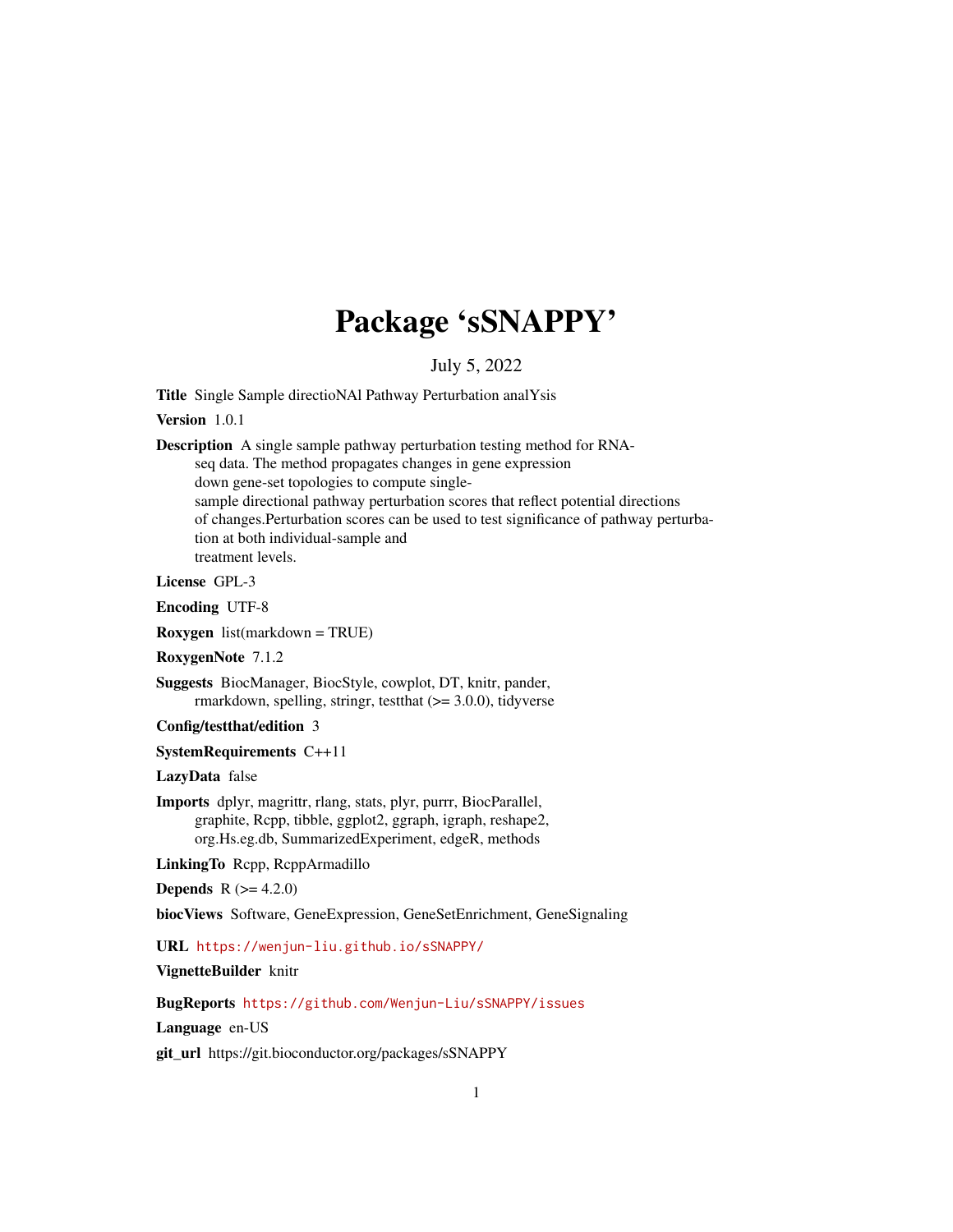git\_branch RELEASE\_3\_15 git\_last\_commit 724a757 git\_last\_commit\_date 2022-06-26 Date/Publication 2022-07-05 Author Wenjun Liu [aut, cre] (<<https://orcid.org/0000-0002-8185-3069>>) Maintainer Wenjun Liu <wenjun.liu@adelaide.edu.au>

## R topics documented:

| Index |  |
|-------|--|
|       |  |
|       |  |
|       |  |
|       |  |
|       |  |
|       |  |
|       |  |
|       |  |
|       |  |

compute\_perturbation\_score

*Compute Single Sample Perturbation Score*

#### Description

Propagate weighted single sample logFCs down the pathway topologies to compute single sample perturbation scores for each pathway

#### Usage

compute\_perturbation\_score(weightedFC, gsTopology)

#### Arguments

| weightedFC | A matrix of weighted single sample logFCs derived from function weight_ss_fc() |
|------------|--------------------------------------------------------------------------------|
| gsTopology | List of pathway topology matrices generated using function retrieve_topology() |

#### Details

This function use the algorithm adopted from SPIA (see citation) to compute a single sample perturbation score per sample per pathway. The rownames of the weighted single sample logFC matrix and the pathway topology matrices must use the same type of gene identifier (ie. entrez ID).

<span id="page-1-0"></span>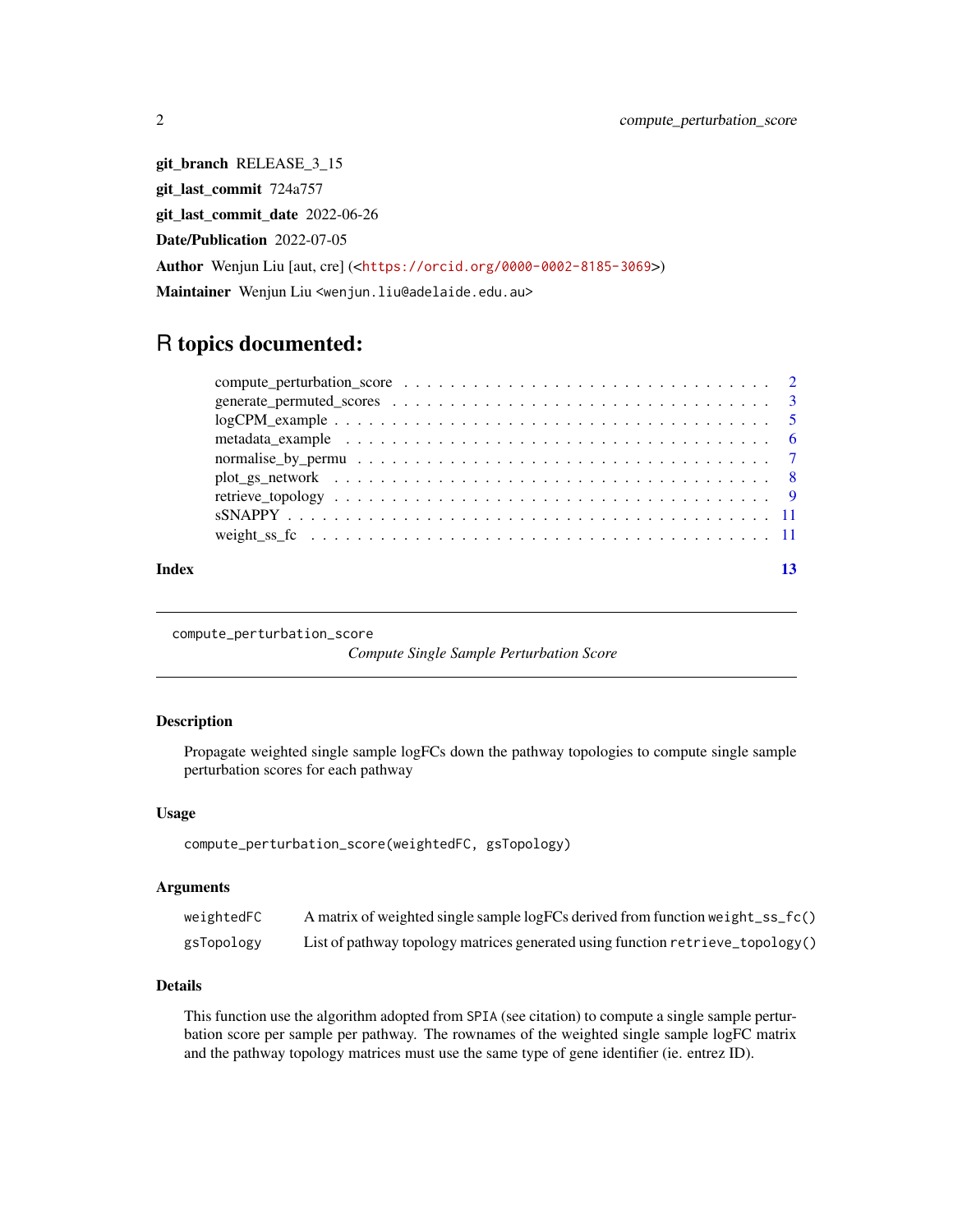#### <span id="page-2-0"></span>Value

A list where each element is a matrix corresponding to a pathway. Each column of an element corresponds to a sample.

#### References

Tarca AL, Draghici S, Khatri P, Hassan SS, Mittal P, Kim JS, Kim CJ, Kusanovic JP, Romero R. A novel signaling pathway impact analysis. Bioinformatics. 2009 Jan 1;25(1):75-82.

#### Examples

```
#compute weighted single sample logFCs
data(metadata_example)
data(logCPM_example)
ls <- weight_ss_fc(logCPM_example, metadata = metadata_example,
factor = "patient", control = "Vehicle")
# explore all databases supported by graphite
graphite::pathwayDatabases()
gsTopology <- retrieve_topology(database = "kegg")
```
ssPertScore <- compute\_perturbation\_score(ls\$logFC, gsTopology)

generate\_permuted\_scores

*Permute sample labels to simulate null distribution of perturbation scores*

#### Description

Simulate null distributions of perturbation scores for each pathway through sample permutation.

#### Usage

```
generate_permuted_scores(
  expreMatrix,
 numOfTreat,
 NB = 1000,gsTopology,
 weight,
 BPPARAM = BiocParallel::bpparam()
\lambda## S4 method for signature 'matrix'
generate_permuted_scores(
  expreMatrix,
  numOfTreat,
 NB = 1000,
```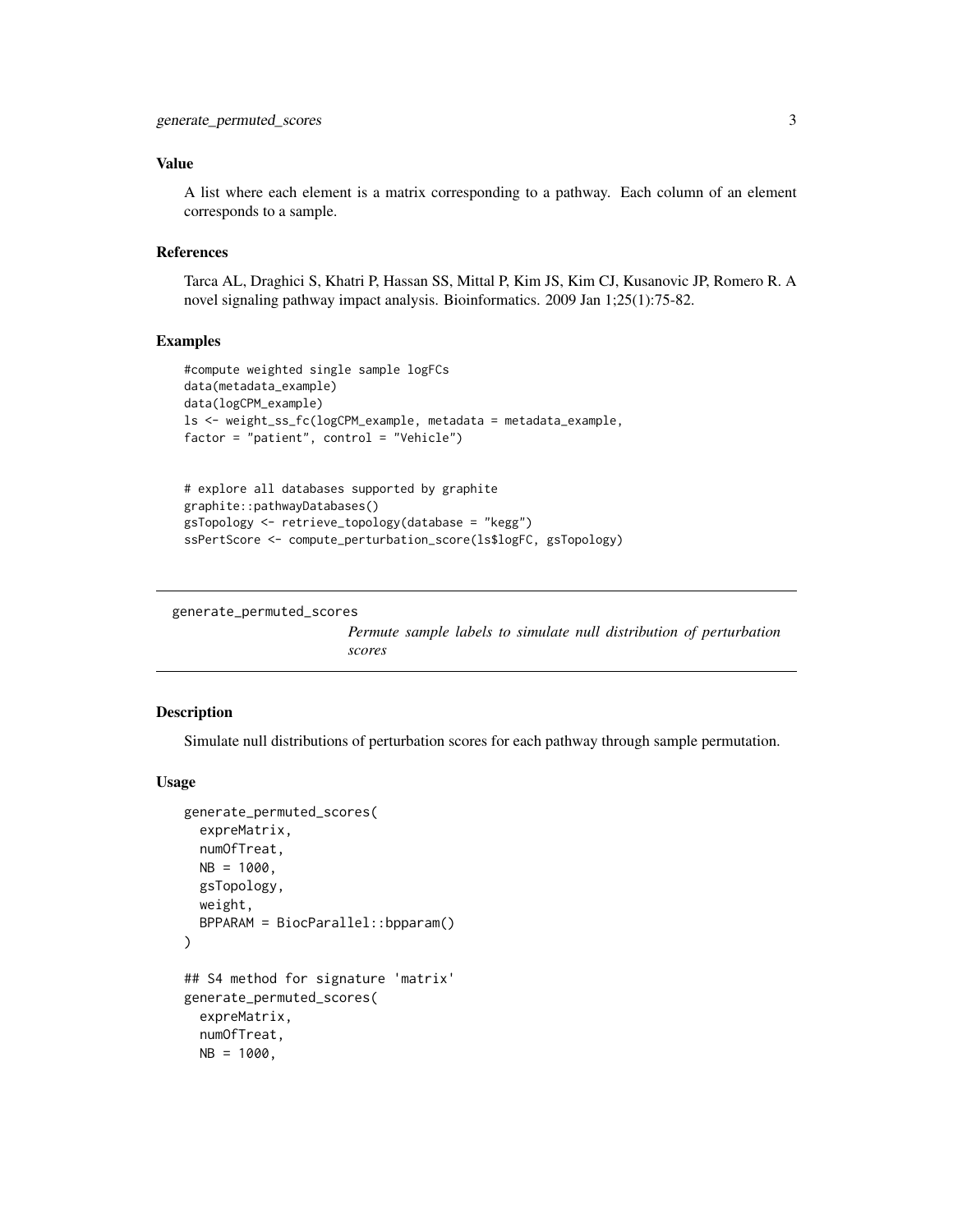```
gsTopology,
 weight,
 BPPARAM = BiocParallel::bpparam()
\mathcal{L}## S4 method for signature 'data.frame'
generate_permuted_scores(
 expreMatrix,
 numOfTreat,
 NB = 1000,gsTopology,
 weight,
 BPPARAM = BiocParallel::bpparam()
)
## S4 method for signature 'DGEList'
generate_permuted_scores(
 expreMatrix,
 numOfTreat,
 NB = 1000.
 gsTopology,
 weight,
 BPPARAM = BiocParallel::bpparam()
)
## S4 method for signature 'SummarizedExperiment'
generate_permuted_scores(
 expreMatrix,
 numOfTreat,
 NB = 1000,gsTopology,
 weight,
 BPPARAM = BiocParallel::bpparam()
\lambda
```
#### Arguments

| expreMatrix    | matrix and data.frame of logCPM, or DGEList/SummarizedExperiment storing<br>gene expression counts. Feature names need to be gene entrez IDs |
|----------------|----------------------------------------------------------------------------------------------------------------------------------------------|
| numOfTreat     | Number of treatments (including control)                                                                                                     |
| <b>NB</b>      | Number of permutations.                                                                                                                      |
| gsTopology     | List of pathway topology matrices generated using function retrieve_topology                                                                 |
| weight         | A vector of gene-wise weights derived from function weight_ss_fc                                                                             |
| <b>BPPARAM</b> | The parallel back-end to uses, if not specified, it is defaulted to the one returned<br>by BiocParallel::bpparam().                          |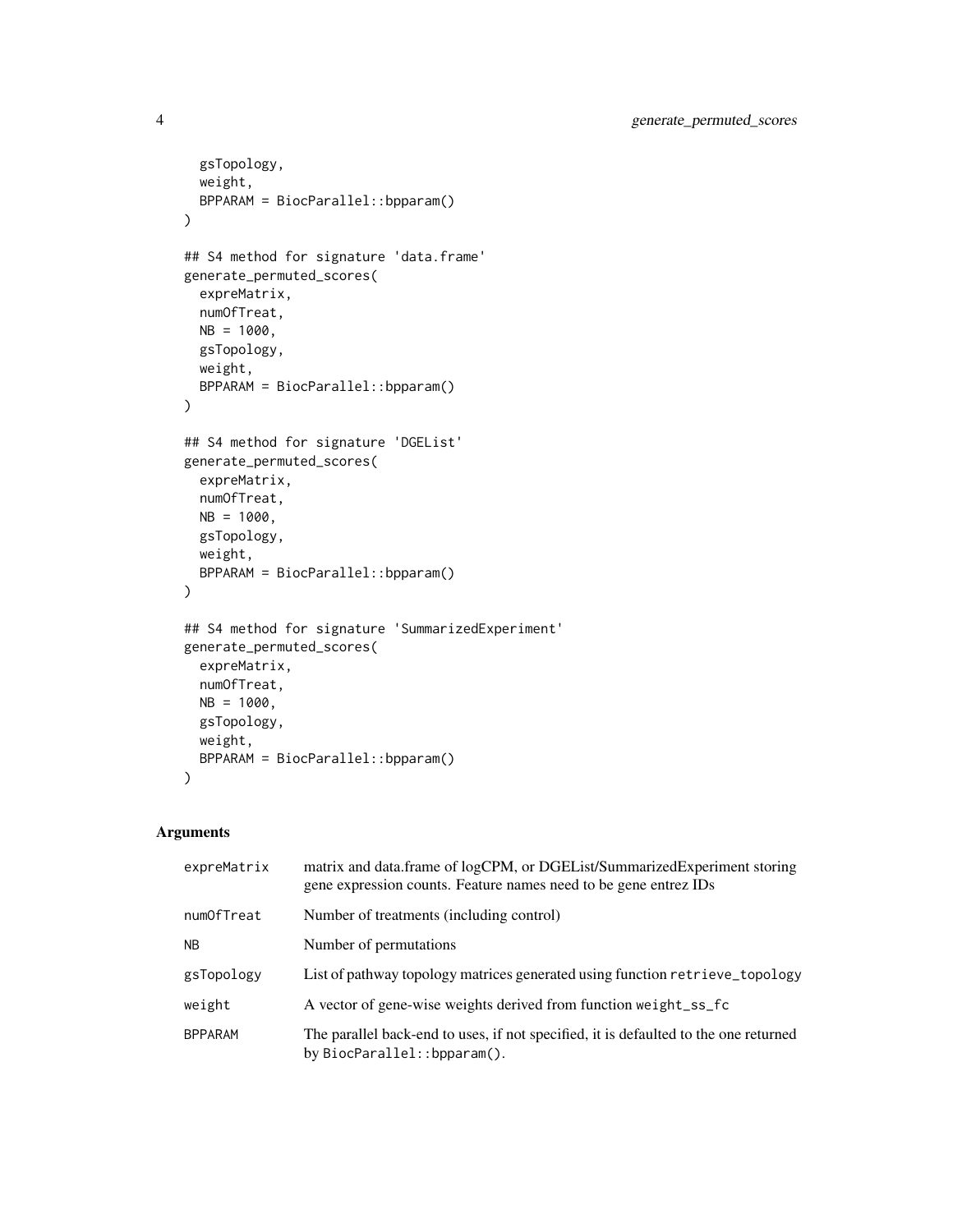#### <span id="page-4-0"></span>Details

This generate\_permuted\_scores function is a generic function that can deal with multiple types of inputs. It firstly randomly permute sample labels NB times to generate permuted logFCs, which are then used to compute permuted perturbation scores for each pathway. The function outputs a list that is of the same length as the list storing pathway topology matrices. Each element of the output list is for a pathway and contains a vector of permuted perturbation score of length NB. It's assumed that the permuted perturbation scores can be used to estimate the null distributions of perturbation scores.

If the input is S4 object of DGEList or SummarizedExperiment, gene expression matrix will be extracted and converted to logCPM matrix.

The default number of permutation (NB) is set to 1000. If the requested NB is larger than the maximum number of permutations possible, NB will be set to the largest number of permutations possible instead.

#### Value

A list where each element is a vector of perturbation scores for a pathway.

#### Examples

```
#compute weighted single sample logFCs
data(metadata_example)
data(logCPM_example)
ls <- weight_ss_fc(logCPM_example, metadata = metadata_example,
factor = "patient", control = "Vehicle")
load(system.file("extdata", "gsTopology.rda", package = "sSNAPPY"))
permutedScore <- generate_permuted_scores(logCPM_example, numOfTreat = 3,
NB = 10, gsTopology = gsTopology, weight = ls$weight)
# To see what other parallel back-end can be used:
BiocParallel::registered()
```

| logCPM_example | logCPM_example: Normalised logCPM of patient-derived explant<br>models obtained from 5 ER-positive primamry breast cancer patients<br><i>(GSE80098)</i> |
|----------------|---------------------------------------------------------------------------------------------------------------------------------------------------------|
|                |                                                                                                                                                         |

#### Description

This data was adopted from a study by Singhal H, et al., which was published as *Genomic agonism and phenotypic antagonism between estrogen and progesterone receptors in breast cancer* in 2016. In this study, 12 primary malignant breast tissues (8PR+ and 4 PR-) were developed into patient-derived explants and treated with Vehicle, E2, E2+R5020, or R5020 for 24 or 48 hrs. Raw data for 48-hr Vehicle-, R5020-treated and E2+R5020-treated samples were retrieved from GEO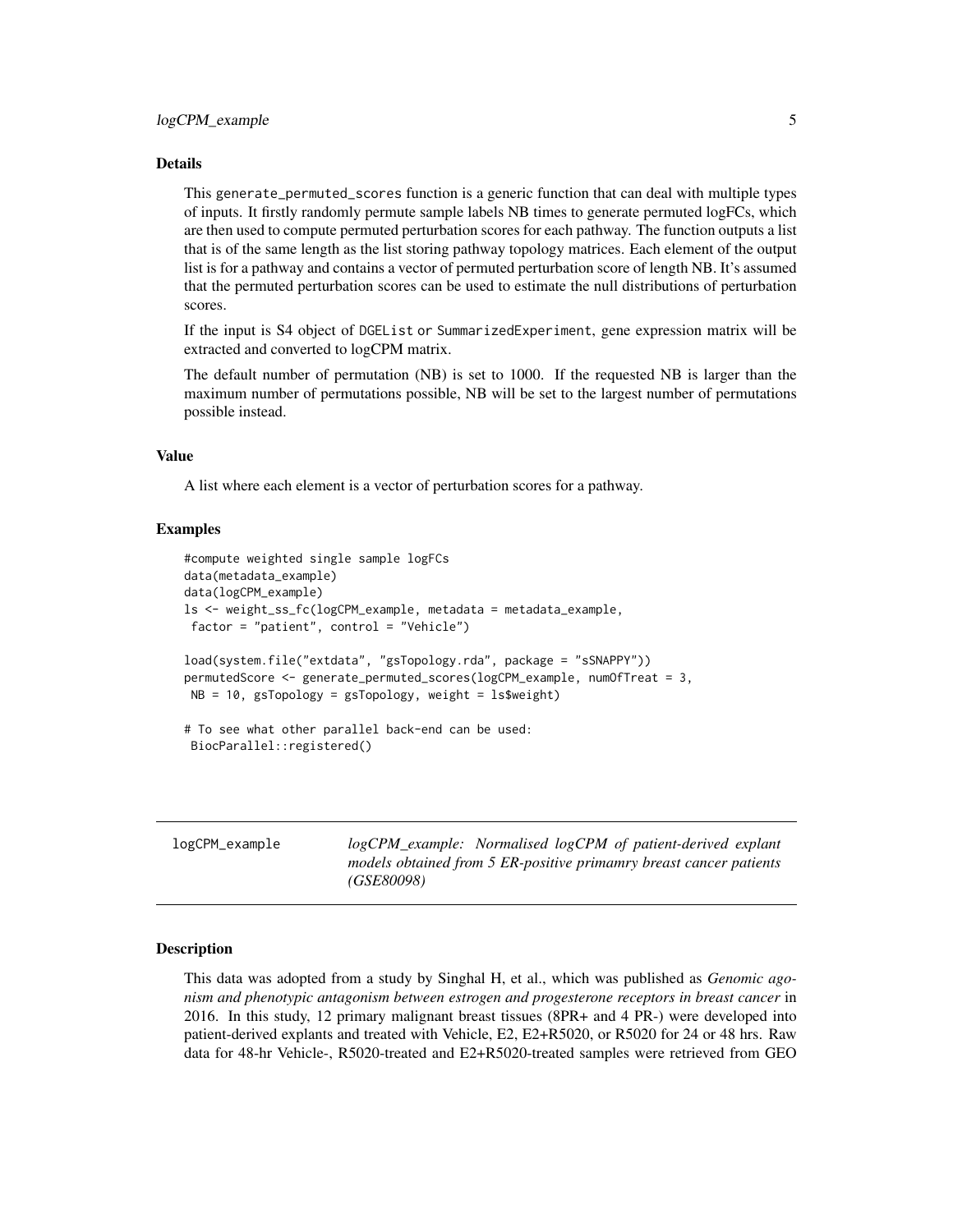(GSE80098) and pre-processed into raw count. Filtration was sequentially performed toremove undetectable genes and the filtered counts were normalised using [conditional quantile normalisation](#page-0-0) to offset effects of systematic artefacts, such as gene length and GC contents. To reduce computing time, we randomly sampled half of the genes after filtration and used their logCPM value as the example data.

#### Usage

data(logCPM\_example)

#### Format

A matrix with 7672 rows and 15 columns

#### Source

<https://www.ncbi.nlm.nih.gov/geo/query/acc.cgi?acc=GSE80098>

| metadata_example | metadata_example: Sample metadata for malignant breast cancer tu- |
|------------------|-------------------------------------------------------------------|
|                  | mors PDE from $5$ ER+ breast cancer patients (GSE80098)           |

#### Description

metadata\_example: Sample metadata for malignant breast cancer tumors PDE from 5 ER+ breast cancer patients (GSE80098)

#### Usage

```
data(metadata_example)
```
#### Format

A data frame with 15 rows and 4 columns

patient patient N2-3, P4-6

treatment treatment: Vehicle, E2 or E2+R5020

PR progesterone receptor status

sample sample name, corresponding to column names of the logCPM matrix

#### Source

<https://www.ncbi.nlm.nih.gov/pmc/articles/PMC4928895/>

<span id="page-5-0"></span>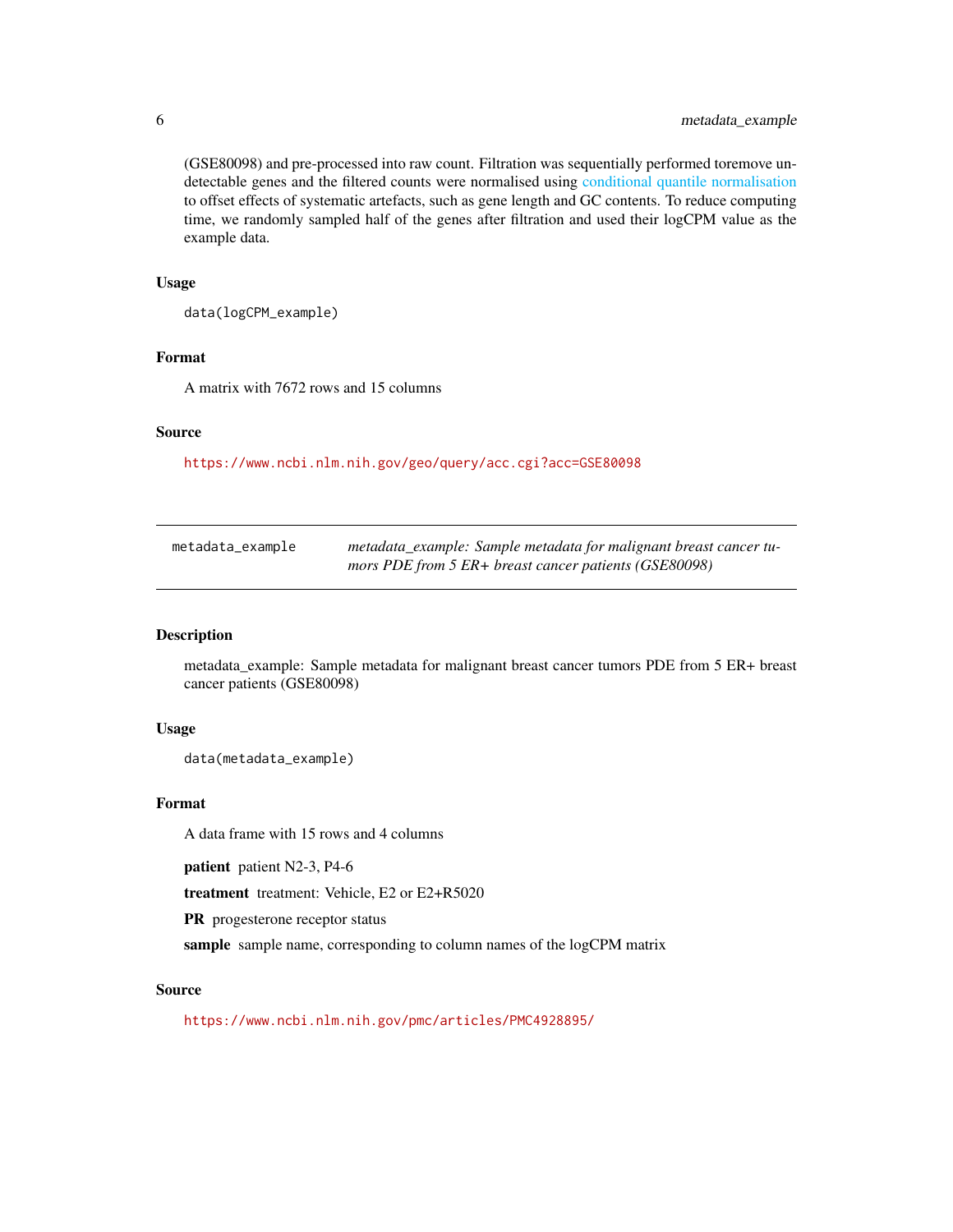<span id="page-6-0"></span>normalise\_by\_permu *Normalise test perturbation scores by permutation*

#### Description

Normalise test perturbation scores by permutation

#### Usage

```
normalise_by_permu(permutedScore, testScore, pAdj_method = "fdr")
```
#### **Arguments**

|             | permutedScore Alist. Output of generate_permuted_scores                                                          |
|-------------|------------------------------------------------------------------------------------------------------------------|
| testScore   | A matrix. Output of weight_ss_fc                                                                                 |
| pAdj_method | Method for adjusting p-values for multiple comparisons. See ?p. adjust for<br>methods available. Default to FDR. |

#### Details

Normalise the test perturbation scores generated by weight\_ss\_fc through the permuted perturbation scores derived from the generate\_permuted\_scores function. The mean absolute deviation(MAD) and median of perturbation scores for each pathway are firstly derived from the permuted perturbation scores. The test perturbation scores are then converted to robust z-scores using MADs and medians calculated.

#### Value

A dataframe.

#### Examples

```
load(system.file("extdata", "gsTopology.rda", package = "sSNAPPY"))
ssPertScore <- compute_perturbation_score(ls$logFC, gsTopology)
permutedScore <- generate_permuted_scores(logCPM, numOfTreat = 2,
NB = 5, gsTopology = gsTopology, weight = ls$weight)
normalisedScores <- normalise_by_permu(permutedScore, ssPertScore)
 # Load the example output
 load(system.file("extdata", "normalisedScores.rda", package = "sSNAPPY"))
 normalisedScores
```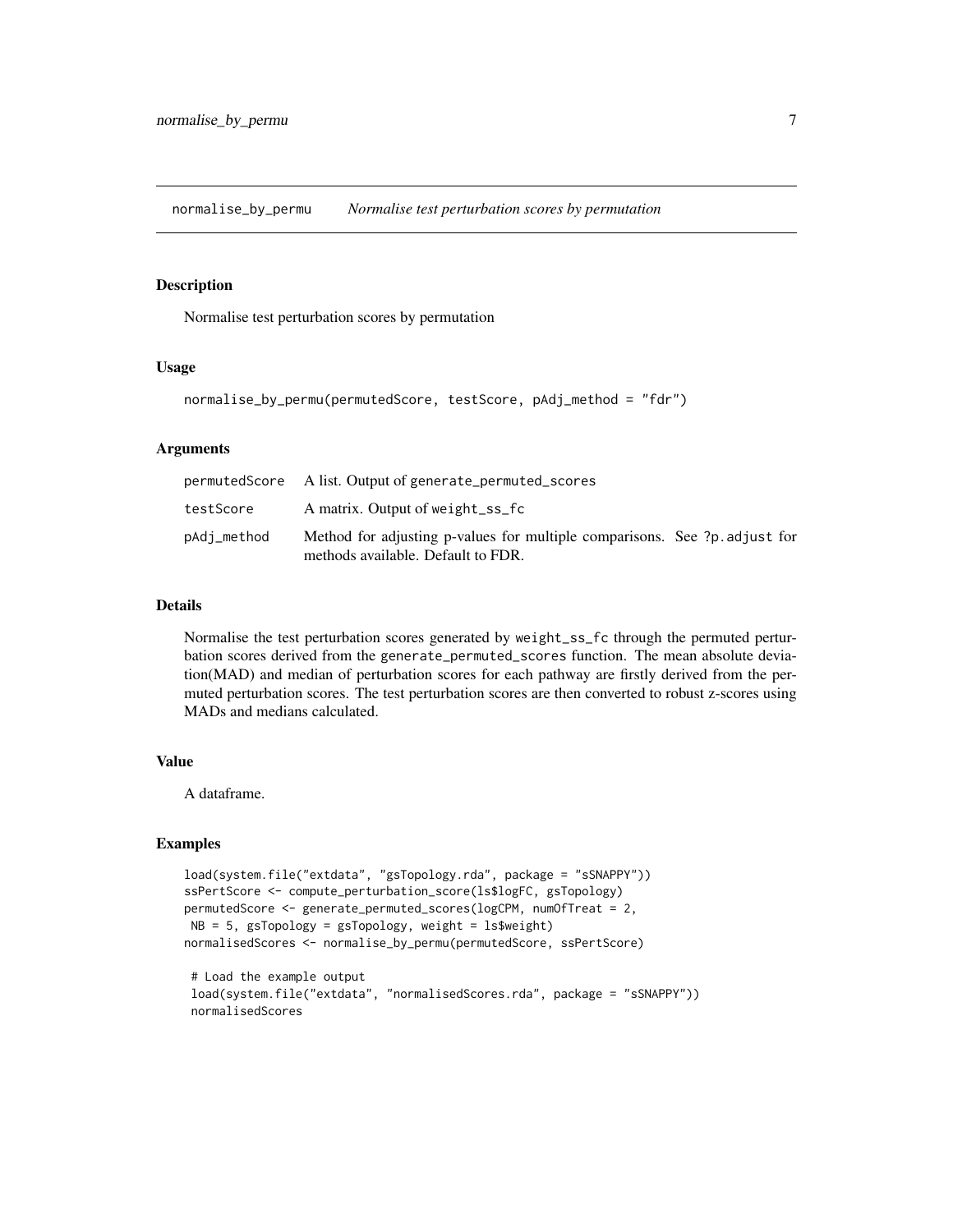<span id="page-7-0"></span>plot\_gs\_network *Plot gene-set network*

### Description

Plot gene-set network

### Usage

```
plot_gs_network(
  normalisedScores,
  gsTopology,
  colorBy = c("robustZ", "pvalue"),
  foldGSname = TRUE,
  foldafter = 2,
  layout = "fr",edgeAlpha = 0.8,
  up\_col = "brown3",down_col = "steelblue3",
  scale_edgeWidth = 10,
  scale_nodeSize = 15,
  nodeShape = 16,
  color_lg = TRUE,
  color_lg_title = NULL,
  lb\_size = 3,
  lb_color = "black",
 plotIsolated = FALSE
)
```
#### Arguments

normalisedScores

|            | A dataframe as described in the details section                                                                                     |
|------------|-------------------------------------------------------------------------------------------------------------------------------------|
| gsTopology | List of pathway topology matrices generated using function retrieve_topology                                                        |
| colorBy    | Choose to color nodes either by "robust $Z''$ or "pvalue". A column must exist in<br>the normalised Scores for the chosen parameter |
| foldGSname | logical(1). Should long gene-set names be folded into two lines                                                                     |
| foldafter  | The number of words after which gene-set names should be folded. Defaulted<br>to $2$                                                |
| layout     | The layout algorithm to apply                                                                                                       |
| edgeAlpha  | Transparency of edges                                                                                                               |
| $up\_col$  | The color to label activated gene-sets. Only applicable if color By is set to be<br>"robustZ"                                       |
| down_col   | The color to label inhibited gene-sets. Only applicable if colorBy is set to be<br>"robustZ"                                        |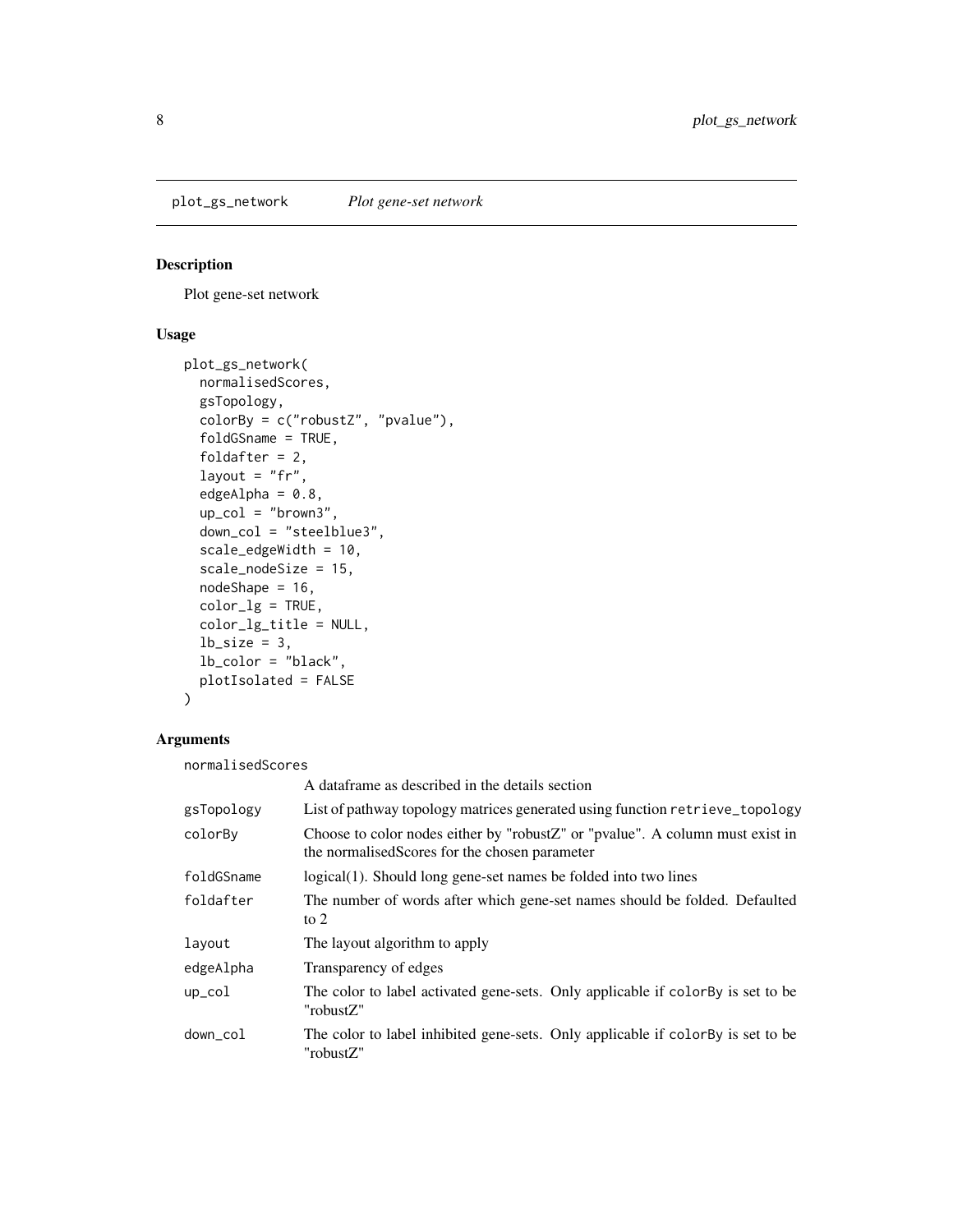<span id="page-8-0"></span>retrieve\_topology 9

| scale_edgeWidth |                                                                                                             |
|-----------------|-------------------------------------------------------------------------------------------------------------|
|                 | Parameter for scaling edge width. Defaulted to 10. Higher numbers reduce all<br>edge width                  |
|                 | scale_nodeSize Parameter for scaling node size. Defaulted to 15. Higher numbers decreases all<br>node sizes |
| nodeShape       | The shape to use for nodes                                                                                  |
| color_lg        | logical(1). Should color legend be shown                                                                    |
|                 | color_lg_title Title for the color legend                                                                   |
| lb_size         | Size of node text labels                                                                                    |
| lb_color        | Color of node text labels                                                                                   |
| plotIsolated    | logical(1). If nodes not connected to any other node should be plotted. Default<br>to FALSE                 |

#### Value

A ggplot2 object

#### Examples

```
load(system.file("extdata", "gsTopology.rda", package = "sSNAPPY"))
load(system.file("extdata", "normalisedScores.rda", package = "sSNAPPY"))
#Subset pathways significantly perturbed in sample R5020_N2_48
subset <- dplyr::filter(normalisedScores, adjPvalue < 0.05, sample == "R5020_N2_48")
# Color network plot nodes by robust z-score
plot_gs_network(subset, gsTopology,
colorBy = "robustZ", layout = "dh",
color_lg_title = "Robust Z-score")
# Color network plot nodes by p-values
```
plot\_gs\_network(subset, gsTopology, layout = "dh", colorBy = "pvalue", color\_lg\_title = "P-value")

retrieve\_topology *Retrieve pathway topology as weighted adjacent matrix*

### Description

Retrieve pathway topology matrices and convert to normalized weighted directed adjacency matrices describing gene signaling networks.

#### Usage

```
retrieve_topology(database, pathwayName = NULL, beta = NULL)
```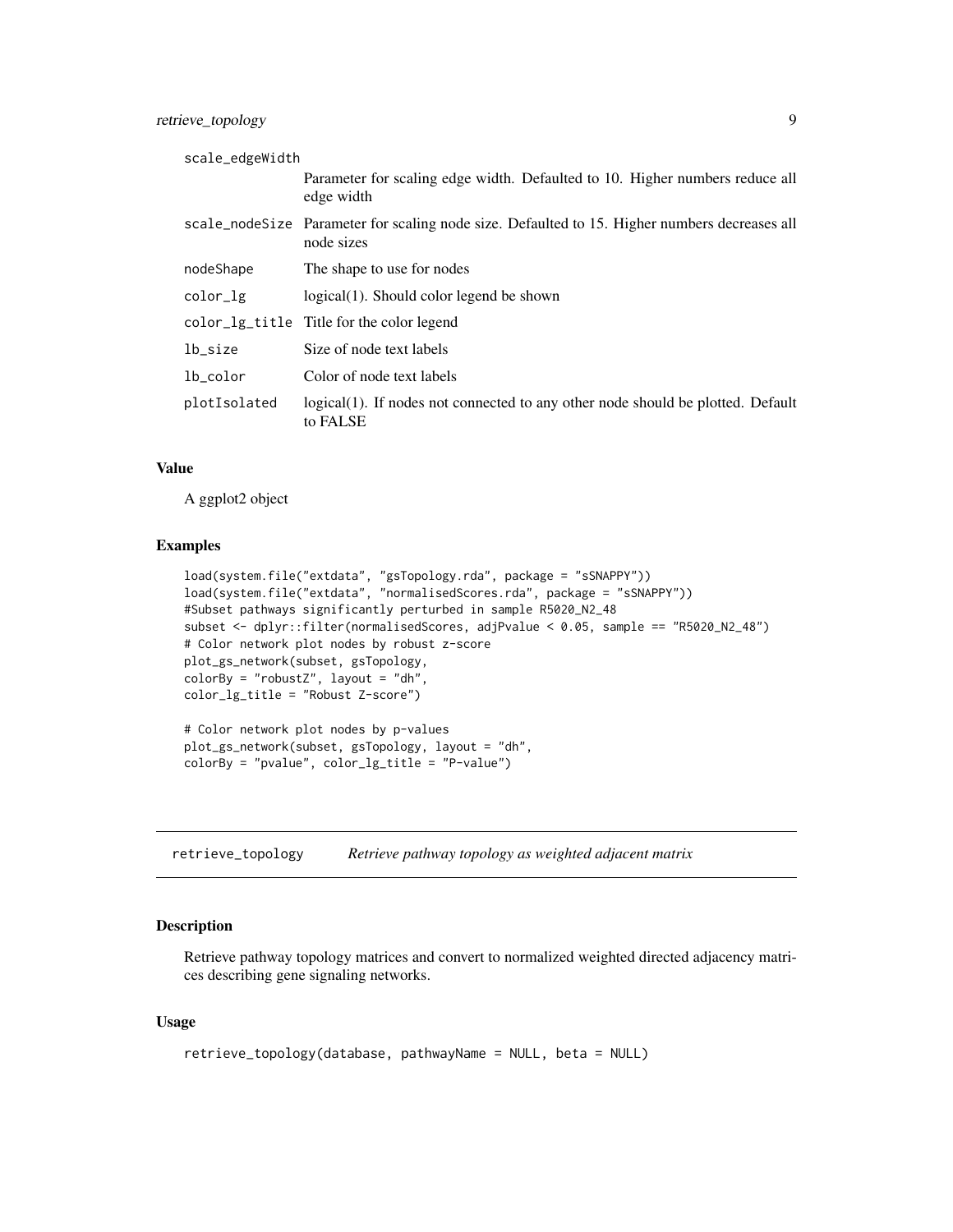#### Arguments

| database    | See example for supported databases.                                                                                                        |
|-------------|---------------------------------------------------------------------------------------------------------------------------------------------|
| pathwayName | Optional. Subset of pathway names as a vector.                                                                                              |
| beta        | Optional. A named numeric vector of weights to be assigned to each type of<br>gene/protein relation type. See details for more information. |

### Details

This function takes the pathway topology information retrieved using graphite and convert them to normalized weighted directed adjacency matrices describing the gene signaling network, which can be directed used to compute pathway perturbation score through *SPIA* algorithm. See cited document for more details.

The beta parameter specifies weights to be assigned to each type of gene-gene interaction. It should be a named numeric vector of length 23, whose names must be: c("activation","compound","binding/association","expression "indirect","inhibition\_phosphorylation","dephosphorylation\_inhibition","dissociation","dephosphorylation","activation\_dep "state","activation\_indirect","inhibition\_ubiquination","ubiquination","expression\_indirect","indirect\_inhibition", "repression","binding/association\_phosphorylation","dissociation\_phosphorylation","indirect\_phosphorylation"). If unspecified, beta will be by default chosen as:  $c(1,0,0,1,-1,1,0,0,-1,-1,0,0,1,0,1,-1,0,1,-1,-1,0,0,0)$ .

The converted weighted adjacent matrices will be stored in a list. We recommend users to store the returned list as a file so this step only needs to be performed once.

This function only supports and can only be used to retreive human databases as this stage.

#### Value

A list where each element is a matrix corresponding to a pathway

#### References

Tarca AL, Draghici S, Khatri P, Hassan SS, Mittal P, Kim JS, Kim CJ, Kusanovic JP, Romero R. A novel signaling pathway impact analysis. Bioinformatics. 2009 Jan 1;25(1):75-82. Sales, G., Calura, E., Cavalieri, D. et al. graphite - a Bioconductor package to convert pathway topology to gene network. BMC Bioinformatics 13, 20 (2012).

#### Examples

```
# explore all databases supported by graphite
graphite::pathwayDatabases()
gsTopology <- retrieve_topology(database = "kegg")
# if only interested in selected pathways, specify the pathway names in the `pathwayName` parameter
gsTopology <- retrieve_topology(database = "kegg",
pathwayName = c("Glycolysis / Gluconeogenesis",
"Citrate cycle (TCA cycle)","Pentose phosphate pathway"))
```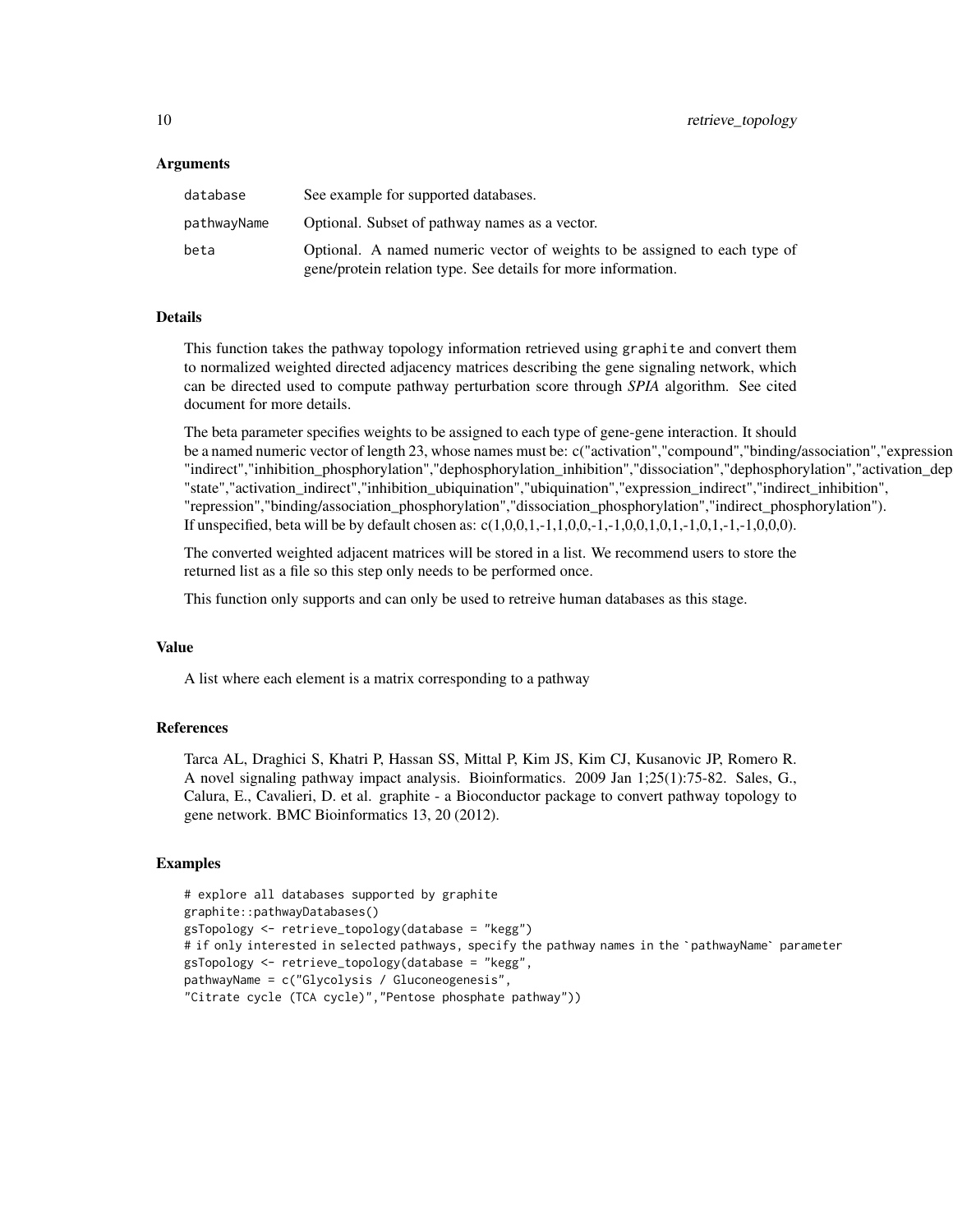<span id="page-10-0"></span>sSNAPPY *sSNAPPY: A package for testing directional single sample pathway perturbation*

#### Description

A package for testing directional single sample pathway perturbation

weight\_ss\_fc *Compute weighted single sample LogFCs from normalised logCPM*

### Description

Compute weighted single sample logFCs for each treated samples using normalised logCPM values. Fit a lowess curve on variance of single sample logFCs  $\sim$  mean of logCPM, and use it to predict a gene-wise weight. The weighted single sample logFCs are ready for computing perturbation scores.

#### Usage

```
weight_ss_fc(expreMatrix, metadata = NULL, factor, control)
## S4 method for signature 'matrix'
weight_ss_fc(expreMatrix, metadata = NULL, factor, control)
## S4 method for signature 'data.frame'
weight_ss_fc(expreMatrix, metadata = NULL, factor, control)
## S4 method for signature 'DGEList'
weight_ss_fc(expreMatrix, metadata = NULL, factor, control)
## S4 method for signature 'SummarizedExperiment'
weight_ss_fc(expreMatrix, metadata = NULL, factor, control)
```
#### Arguments

| expreMatrix | matrix and data.frame of logCPM, or DGEList/SummarizedExperiment storing<br>gene expression counts and sample metadata. Feature names need to be gene<br>entrez IDs, and column names need to be sample names |
|-------------|---------------------------------------------------------------------------------------------------------------------------------------------------------------------------------------------------------------|
| metadata    | Sample metadata data frame as described in the details section.                                                                                                                                               |
| factor      | Factor defines how samples can be put into matching pairs (eg. patient).                                                                                                                                      |
| control     | Treatment level that is the control.                                                                                                                                                                          |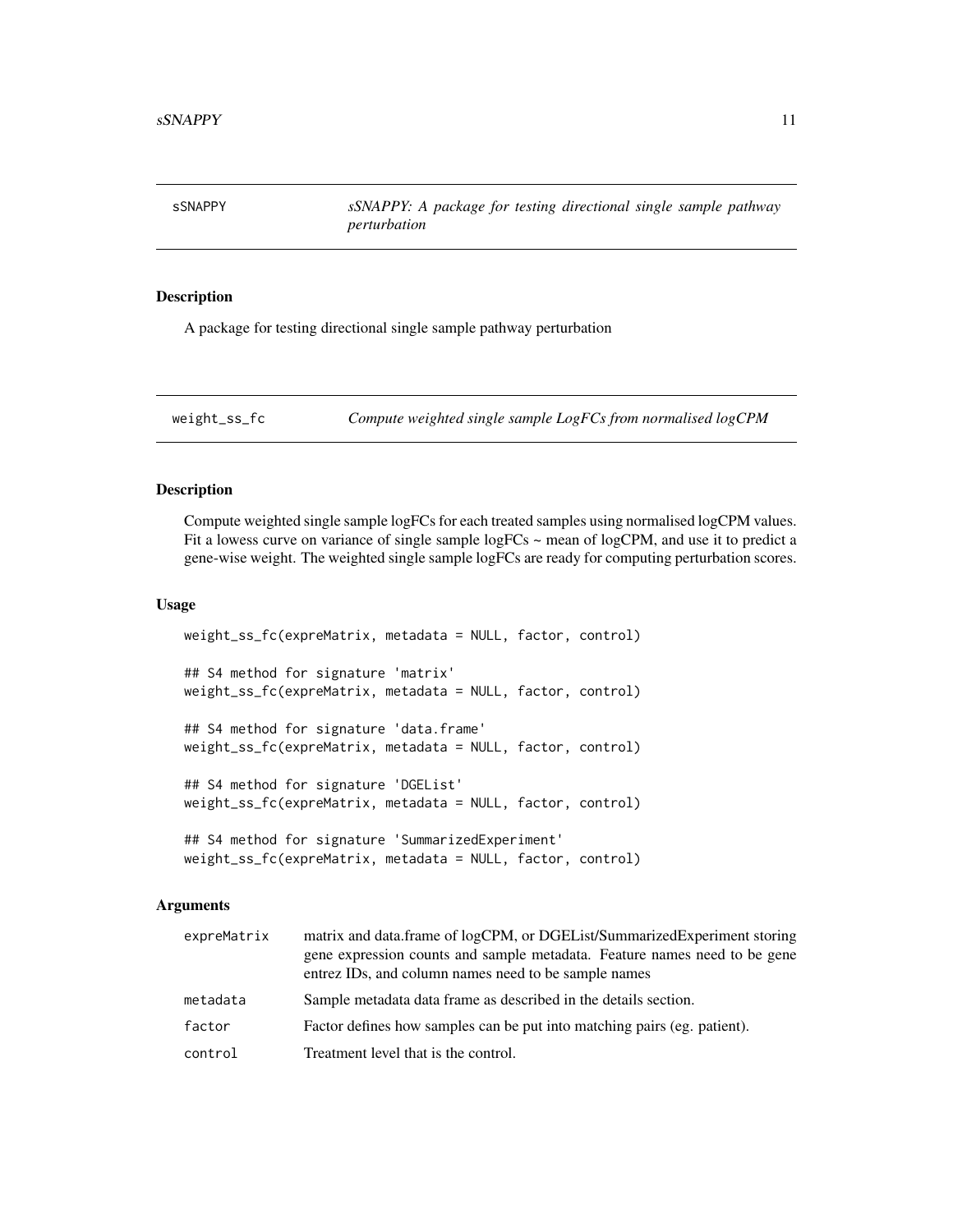#### Details

This function computes weighted single sample logFCs from normalised logCPM values, used for computing single sample perturbation scores. Since genes with smaller logCPM turn to have a larger variance among single sample logFCs. A lowess curve is fitted to estimate the relationship between variance of single sample logFCs and mean of logCPM, and the relationship is used to estimate the variance of each mean logCPM value. Gene-wise weights, which are inverse of variances, are then multiplied to single sample logFCs to downweight genes with low counts. It is assumed that the genes with extremely low counts have been removed and the count matrix has been normalised prior to logCPM matrix was derived. Rownames of the matrix must be genes' entrez ID. To convert other gene identifiers to entrz ID, see example.

If a S4 object of DGEList or SummarizedExperiment is provided as input to expreMatrix, gene expression matrix will be extracted from it and converted to logCPM matrix. Sample metadata will also be extracted from the same S4 object unless otherwise specified.

Provided sample metadata should have the same number of rows as the number of columns in the logCPM matrix. Metadata also must have a column called "sample" storing sample names (column names of logCPM matrix), and a column called "treatment" storing treatment of each sample.The control treatment level specified by control parameter must exist in the treatment column.

This analysis was designed for experimental designs that include matched pairs of samples, such as when tissues collected from the same patient were treated with different treatments to study different treatment effects. Parameter factor tells the function how samples can be put into matching pairs. It must also be included as a column in the metadata.

#### Value

A list with two elements: \$weight gene-wise weights; \$logFC weighted single sample logFC matrix

#### Examples

```
# Inspect metadata data frame to make sure it has treatment, sample and patient columns
data(metadata_example)
data(logCPM_example)
length(setdiff(colnames(logCPM_example), metadata_example$sample)) == 0
ls <- weight_ss_fc(logCPM_example, metadata = metadata_example,
 factor = "patient", control = "Vehicle")
```